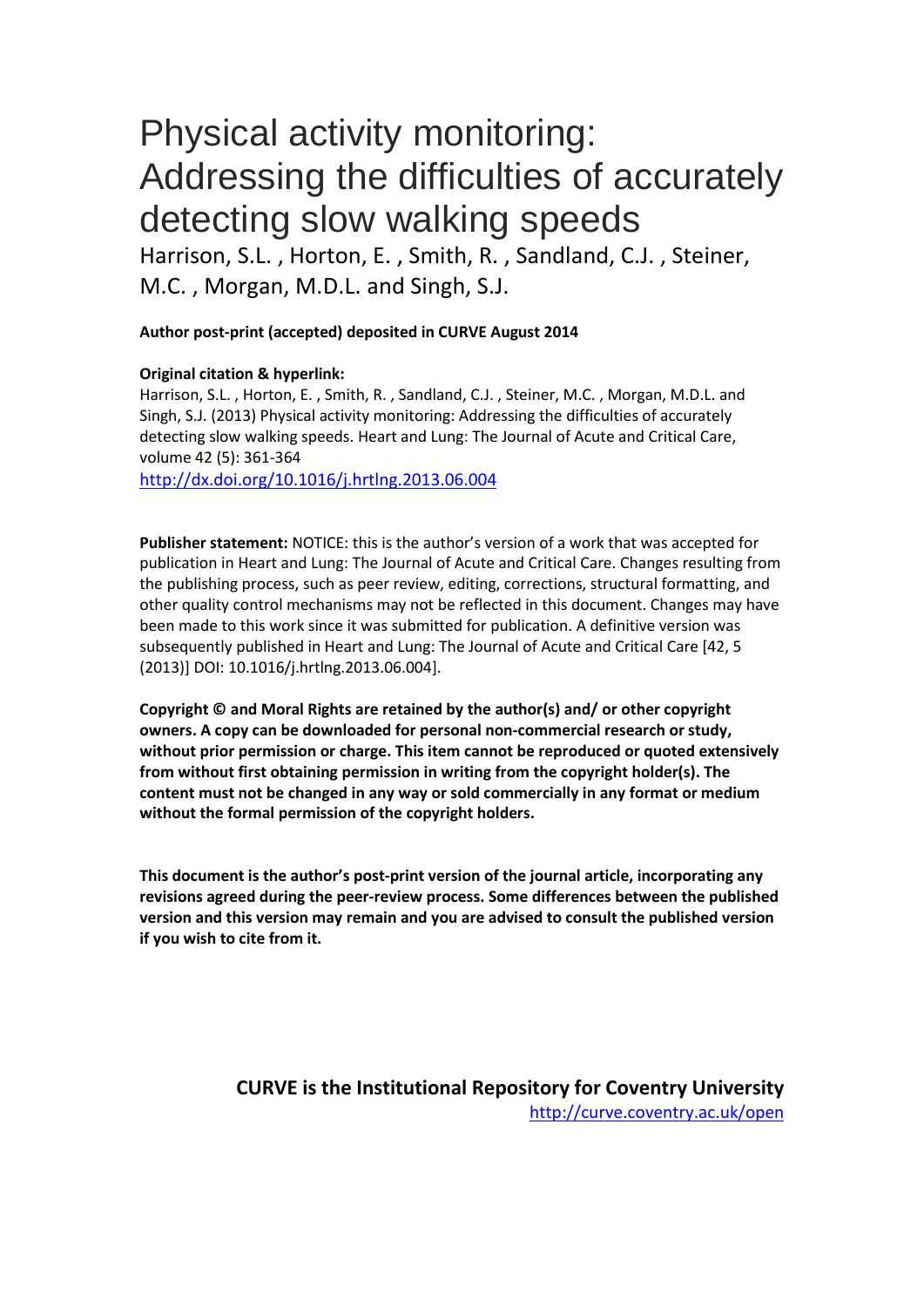# **PHYSICAL ACTIVITY MONITORING: ADDRESSING THE DIFFICULTIES OF ACCURATELY DETECTING SLOW WALKING SPEEDS.**

Samantha L Harrison (MSc)<sup>1</sup>, Elizabeth J Horton (MSc)<sup>2</sup>, Robert Smith (MSc)<sup>2</sup>, Carolyn J Sandland (MSc)<sup>1</sup>, Michael C Steiner (MD)<sup>1</sup>, Mike DL Morgan (MD)<sup>1</sup> & Sally J Singh  $(PhD)^{1,2}$ 

<sup>1</sup>Institute for Lung health, Department of Respiratory Medicine, Glenfield Hospital, University Hospitals of Leicester NHS Trust, Leicester LE3 9QP, UK.

<sup>2</sup> Faculty of Health and Life Sciences, Coventry University, Coventry CV1 5FB, UK.

# **Corresponding Author**

Miss Samantha L Harrison,

NIHR CLAHRC Rehabilitation Theme

Institute for Lung health, Department of Respiratory Medicine, Glenfield Hospital,

University Hospitals of Leicester NHS Trust, Leicester, LE3 9QP, UK.

Email: [samantha.harrison@uhl-tr.nhs.uk](mailto:samantha.harrison@uhl-tr.nhs.uk) 

Tel: 0044116 258 3652

Fax: 0044116 2563149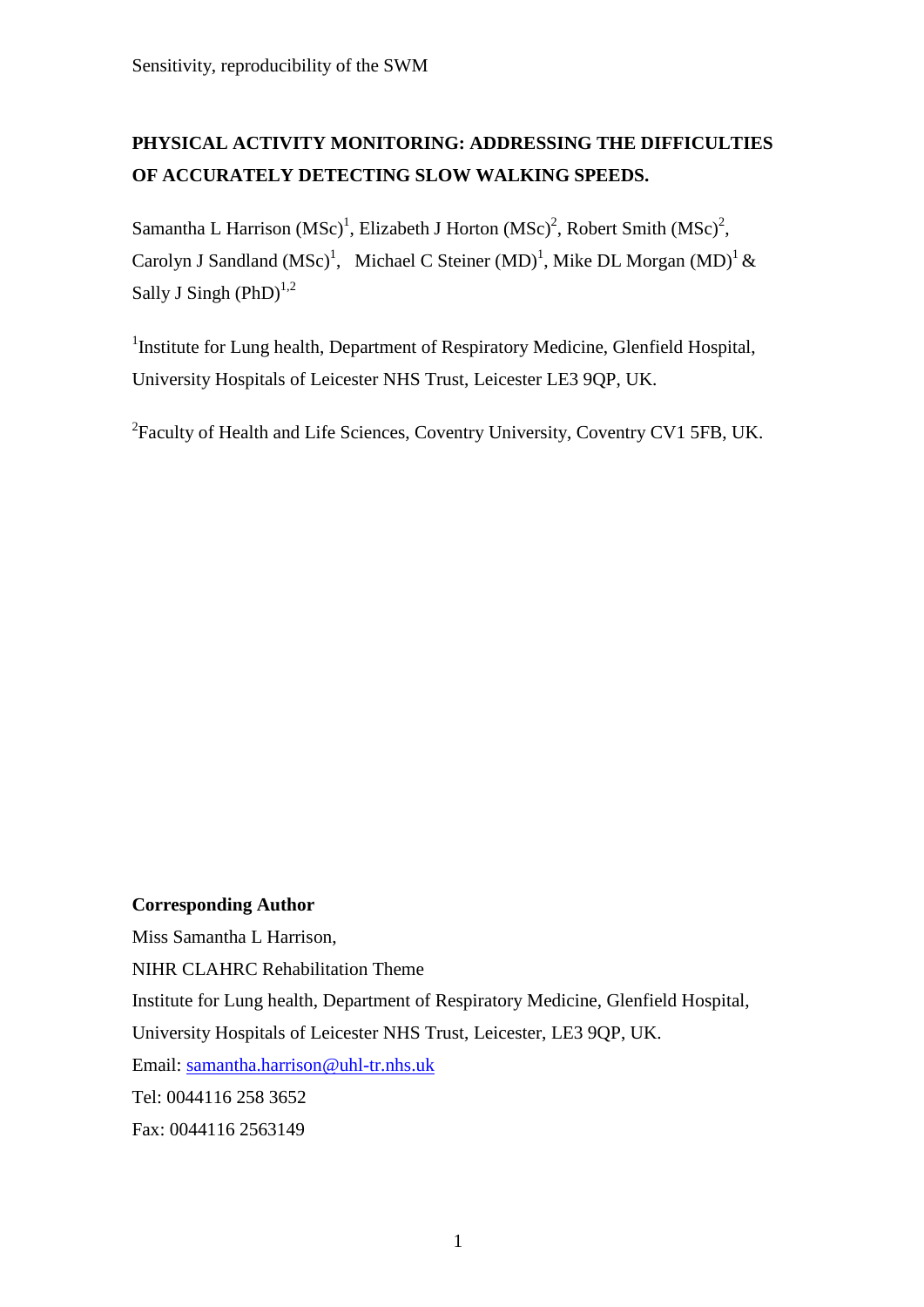#### **ABSTRACT**

**Objective**: This study aimed to test the sensitivity and reproducibility of a multi-sensor activity monitor (SWM) in patients with Chronic Obstructive Pulmonary Disease (COPD).

**Background:** Activity monitors need to detect slow speeds of walking to be of use in patients with COPD.

**Methods:** 57 COPD patients [mean (SD) age 70.5 (9.3) years,  $FEV_1$  60.9 (19.3) % predicted, 30 male] completed an incremental shuttle walk test (ISWT) wearing a SWM. 20 patients repeated an ISWT wearing the same SWM.

**Results:** *Sensitivity to detect speed variation:* Differences were detected between metabolic equivalents (METS) and between step count for levels of the ISWT (p<0.001). *Reproducibility:* Within monitor reproducibility between two ISWT was satisfactory for total energy expenditure and step count  $(p<0.001)$ .

**Conclusions:** The SWM is able to detect slow (standardised) speeds of walking and is an acceptable method for measuring physical activity in individuals disabled by COPD.

# **KEY WORDS**

Chronic Obstructive Pulmonary Disease Incremental shuttle walk test Physical activity Reliability and validity Sensitivity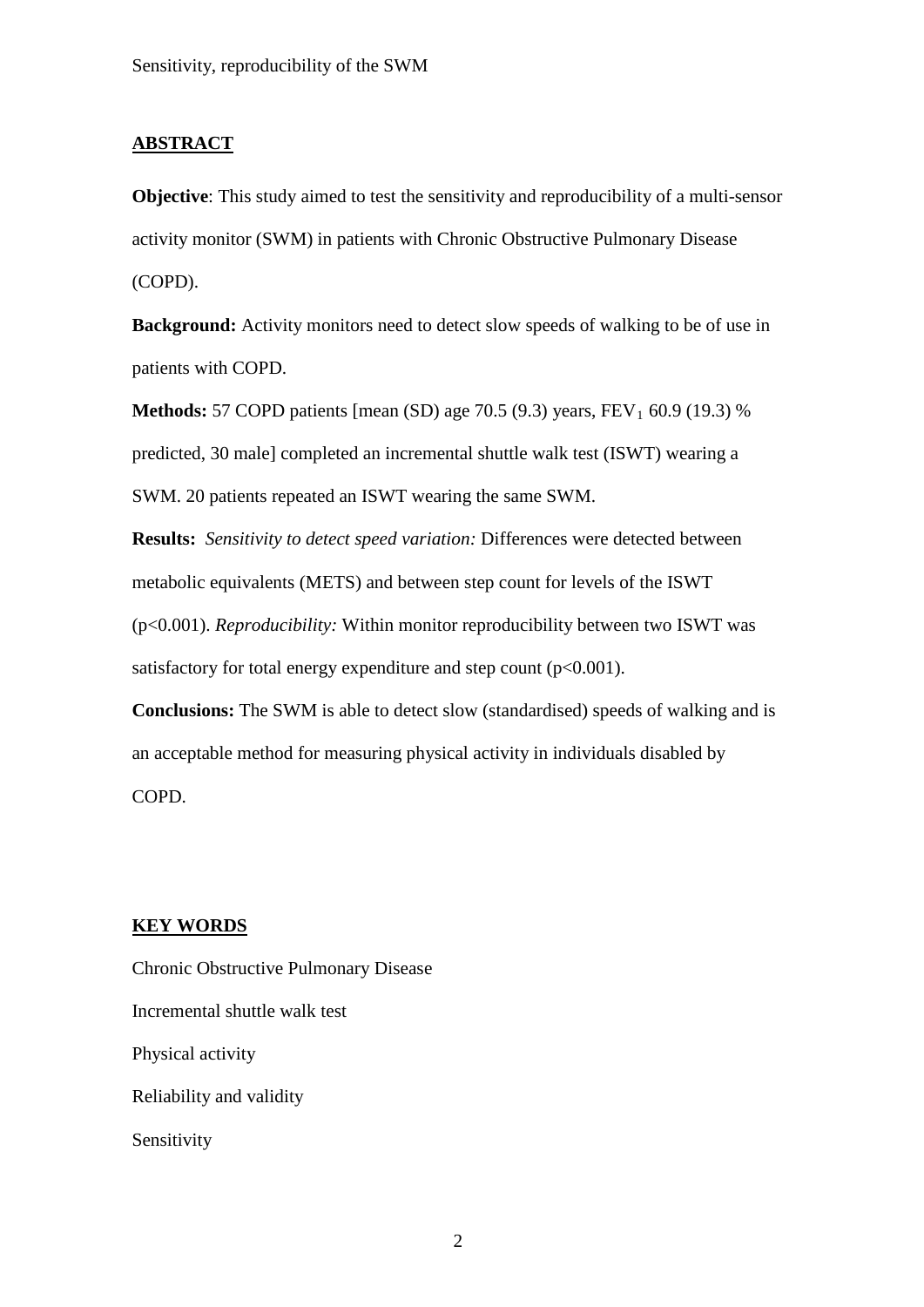# **ABBREVIATIONS**

Chronic obstructive pulmonary disease: COPD

Coefficient of variance: CV

Endurance shuttle walking test: ESWT

Forced expiratory volume in 1 second:  $FEV<sub>1</sub>$ 

Forced expiratory volume in 1 second / forced vital capacity:  $FEV<sub>1</sub>/FVC$  ratio

Global Initiative for Obstructive Lung Disease: GOLD

Incremental shuttle walking test: ISWT

Metabolic Equivalents: METS

Pulmonary Rehabilitation: PR

Respiratory exchange ratio: RER

The multi-sensor activity monitor (SenseWear PRO2 Armband): SWM

Six minute walk test: 6MWT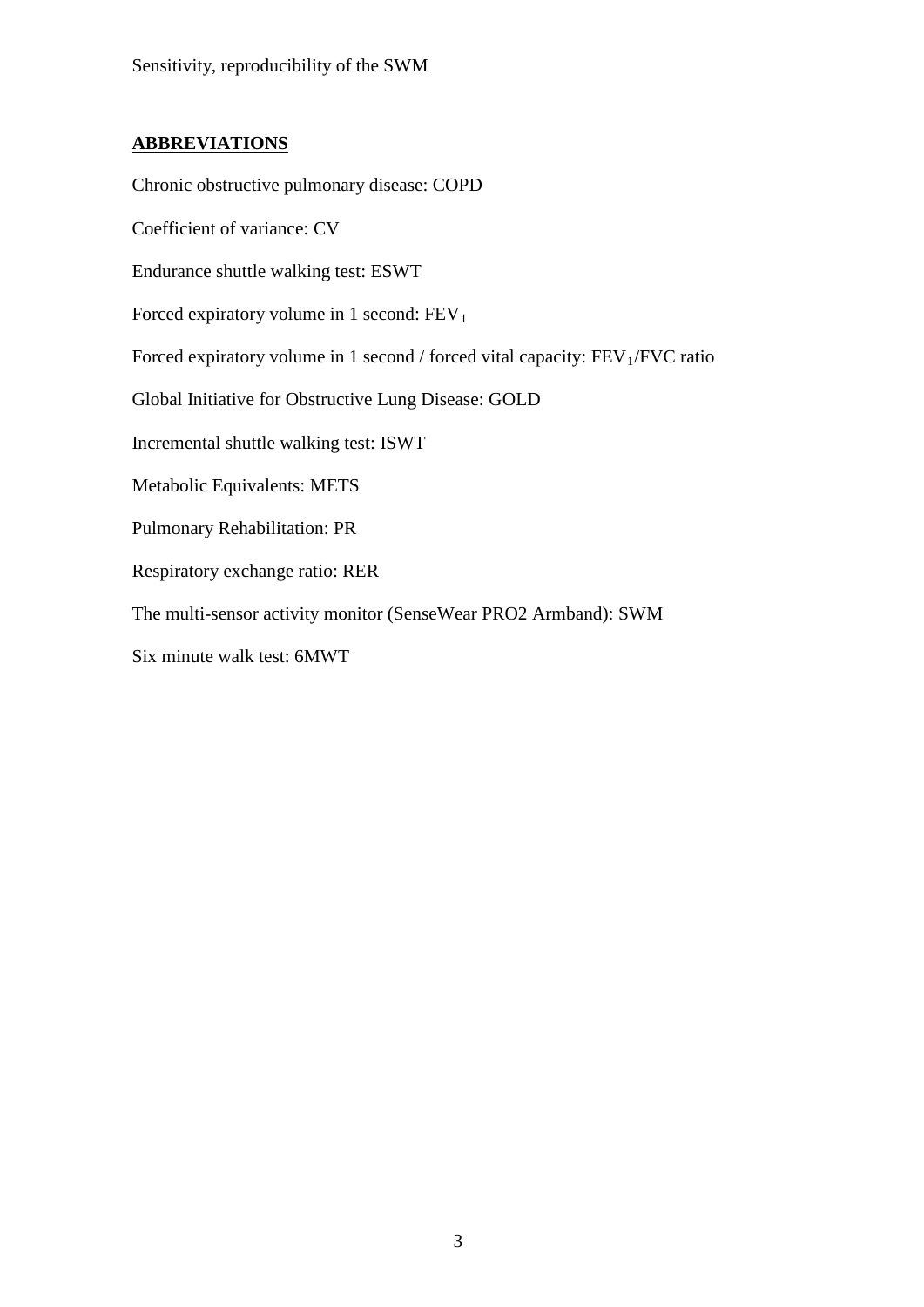#### **INTRODUCTION**

A reduction in physical activity has been linked with decline in lung function (1), hospitalisation (2) and mortality (2;3) in people with chronic obstructive pulmonary disease (COPD). There is evidence that habitual physical activity is modifiable by interventions such as pulmonary rehabilitation (PR) leading to significant health benefits (4). Self-reported assessment of physical activity may be inaccurate in patients with COPD (5) and therefore a more objective measurement is desirable.

A device must be able to detect all activity performed by patients to be meaningful. The pedometer provides a step count which has been shown to have moderate reproducibility in patients with COPD but it may not be as accurate in patients, as it is in healthy individuals (6;7). It is possible that the pedometer is not sensitive enough to detect the lower intensity movement of the disabled patient (8).

Previous reports have described the use of physical activity monitors to identify brisk walking in patients with COPD, as well as in healthy individuals  $(9-12)$ . Various physical activity monitors are commercially available but the multi-sensor activity monitor (SenseWear PRO2 Armband) (SWM) (BodyMedia, Pittsburg, US) has recently been found to have the greatest validity during standardise physical activity (12). However, currently we are still unsure about the sensitivity of this device, particularly at detecting steps and energy expenditure at walking speeds less than 3.27km/h.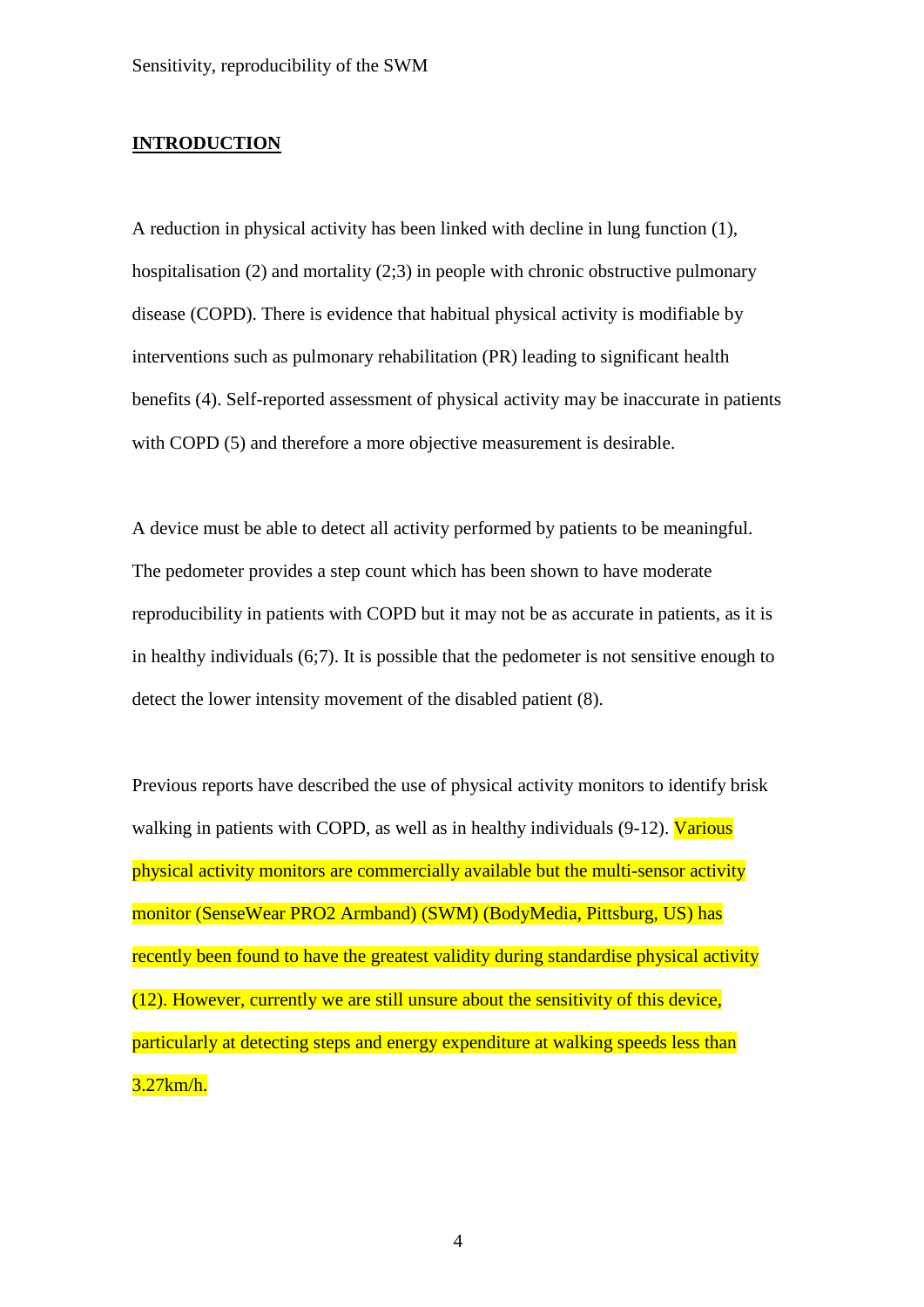The SWM has been shown to detect changes in walking speed but speeds were not standardised or wide ranging  $(13;14)$ . The SWM has been described as being a reliable and valid way of collecting step and energy expenditure data in patients with COPD measured during standard exercise tests; the incremental shuttle walking test (ISWT) and the six minute walk test (6MWT) (15). However, due to the cumulative reporting of the data it was not confirmed whether the monitors can detect slow speeds of walking.

We know patients with COPD sacrifice speed of walking for duration (16). These findings confirm the importance of accurately detecting slow speeds of walking in this population. Authors have documented concerns about the accuracy of the SWM at slower speeds of walking (17). Although the literature suggests that individuals with COPD accumulate a much lower number of steps than is recommended we cannot be sure whether patients have low levels of activity or if the device failed to detect activity at a low intensity (7).

The problem remains that the SWM has not yet been evaluated at slow speeds of walking. This is an increasingly popular outcome measure and the robustness of the device must be understood to be confident in this outcome. Therefore, the aim of this study was to test the sensitivity and reproducibility of the SWM to determine whether the device is able to detect slower speeds of walking commonly adopted by individuals with COPD.

5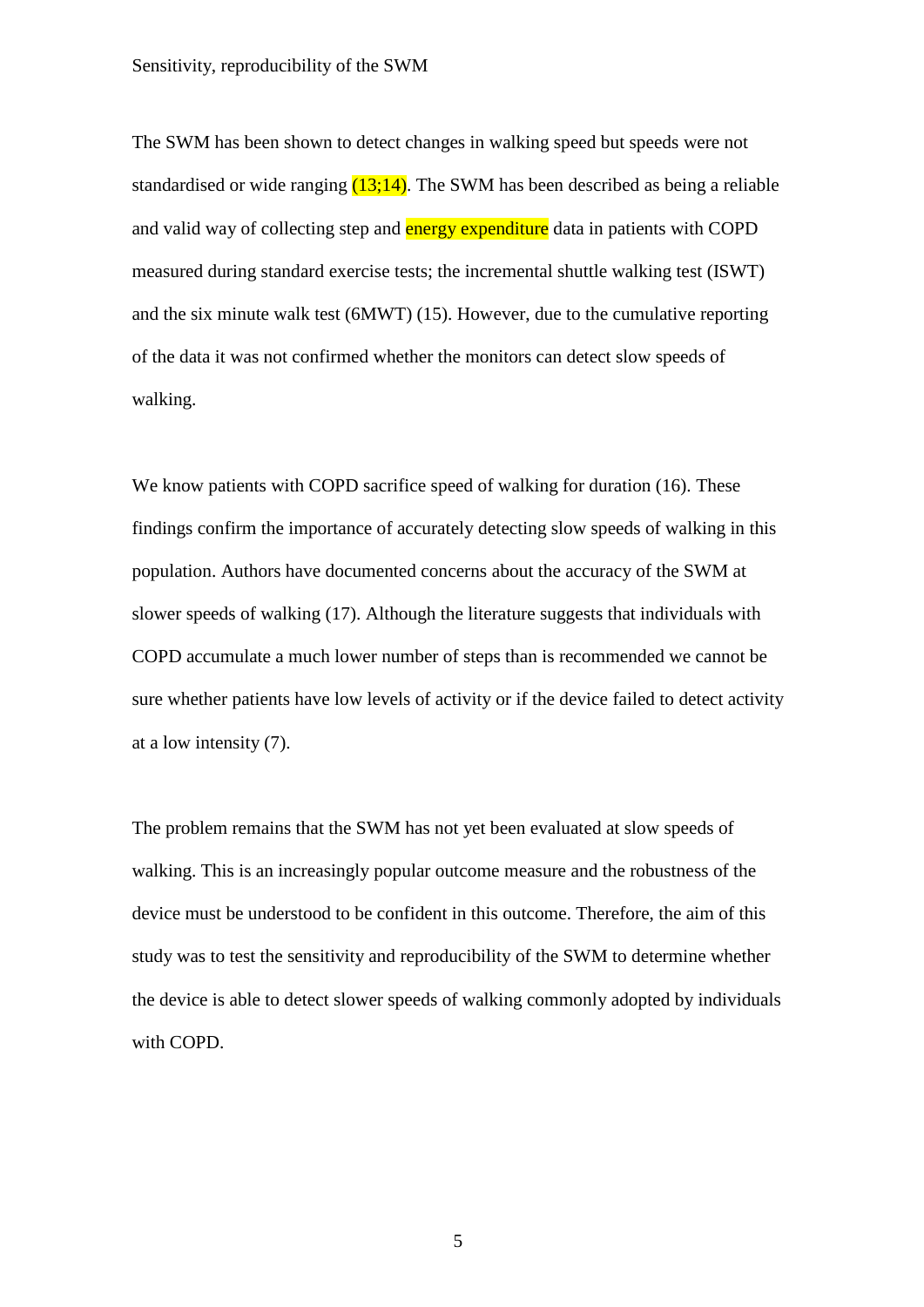# **METHODS**

Study design

A prospective observational study design was employed. Monitor sensitivity was assessed with 57 clinically stable patients with a diagnosis of COPD (forced expiratory volume in 1 second (FEV<sub>1</sub>) < 80% or forced expiratory volume/forced vital capacity (FEV<sub>1</sub>/FVC) ratio < 70% (18). Within monitor reproducibility was assessed with 20 of the patients. All patients were eligible for pulmonary rehabilitation, suggesting they were disabled by breathlessness and had no physical and psychosocial co-morbidities affecting their ability to participate in a walking programme. Patients who were unable to complete one level of the ISWT were excluded (19).

Activity Monitor

The SWM is a commercially available device which estimates energy expenditure (Kcal), METS and step count from an accelerometer. The cost is approximately £660 per monitor and an additional £1000 covers the software required to download data. Demographic characteristics (gender, age, height and weight) are required to be programmed into the device to estimate energy expenditure using a generalised propriety equation (Innerview ® Software Version 5) developed by the manufacturer.

Incremental shuttle walking test [ISWT (19)]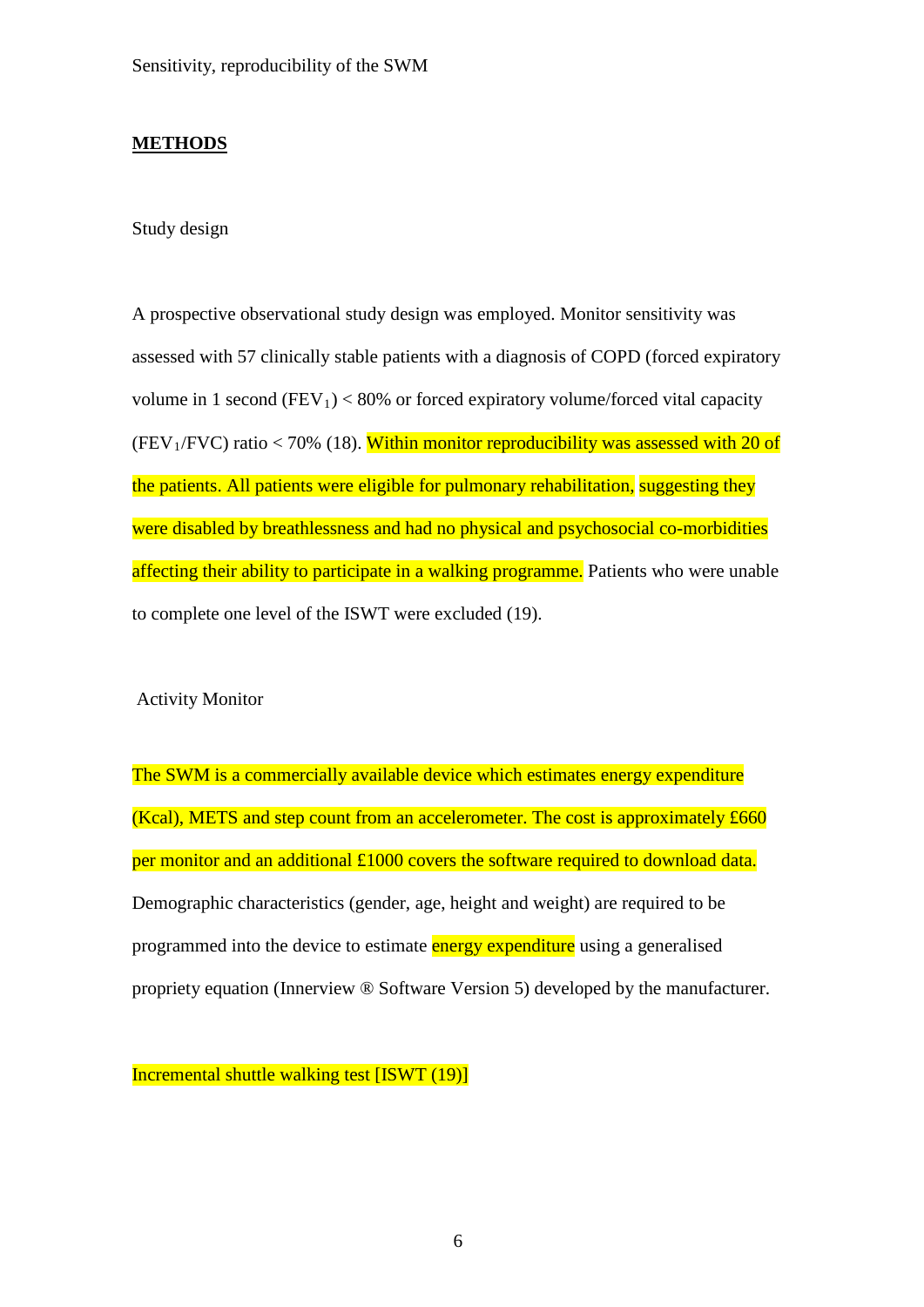The ISWT is an objective test of maximum exercise capacity and requires subjects to walk up and down a 10 metre course which is marked out by two cones placed nine metres apart. The walking speed is externally paced and dictated by a pre-recorded audio signal (a 'bleep'). There are 12 levels at increasing speeds of walking, each levels lasts for one minute. The test is terminated due to symptoms or failure to maintain walking speed.

#### Sample

Fifty seven clinically stable patients with a diagnosis of COPD completed the ISWT wearing a SWM. The device is worn halfway between the elbow and the shoulder on the back of the right arm. Energy expenditure, METS and step count were recorded and only taken from complete shuttle levels walked. Twenty of the patients repeated the ISWT wearing the same activity monitor after a 30 minute rest period. The start of the ISWT was time stamped to ensure accurate data extraction. For each of the 20 patients comparisons were made between ISWT one and ISWT two at the end of each completed level for both energy expenditure and step count.

Statistical analysis

Sample size was determined by the results from a previous pilot study ( $n=26$ ) showing a difference of approximately 0.5 MET between each level of the ISWT (20). Based on these results the study was powered to detect a difference of 0.5 MET between each of the five different walking speeds employed in the ISWT. It was calculated that 57 subjects would be required in total (80% power alpha=0.05).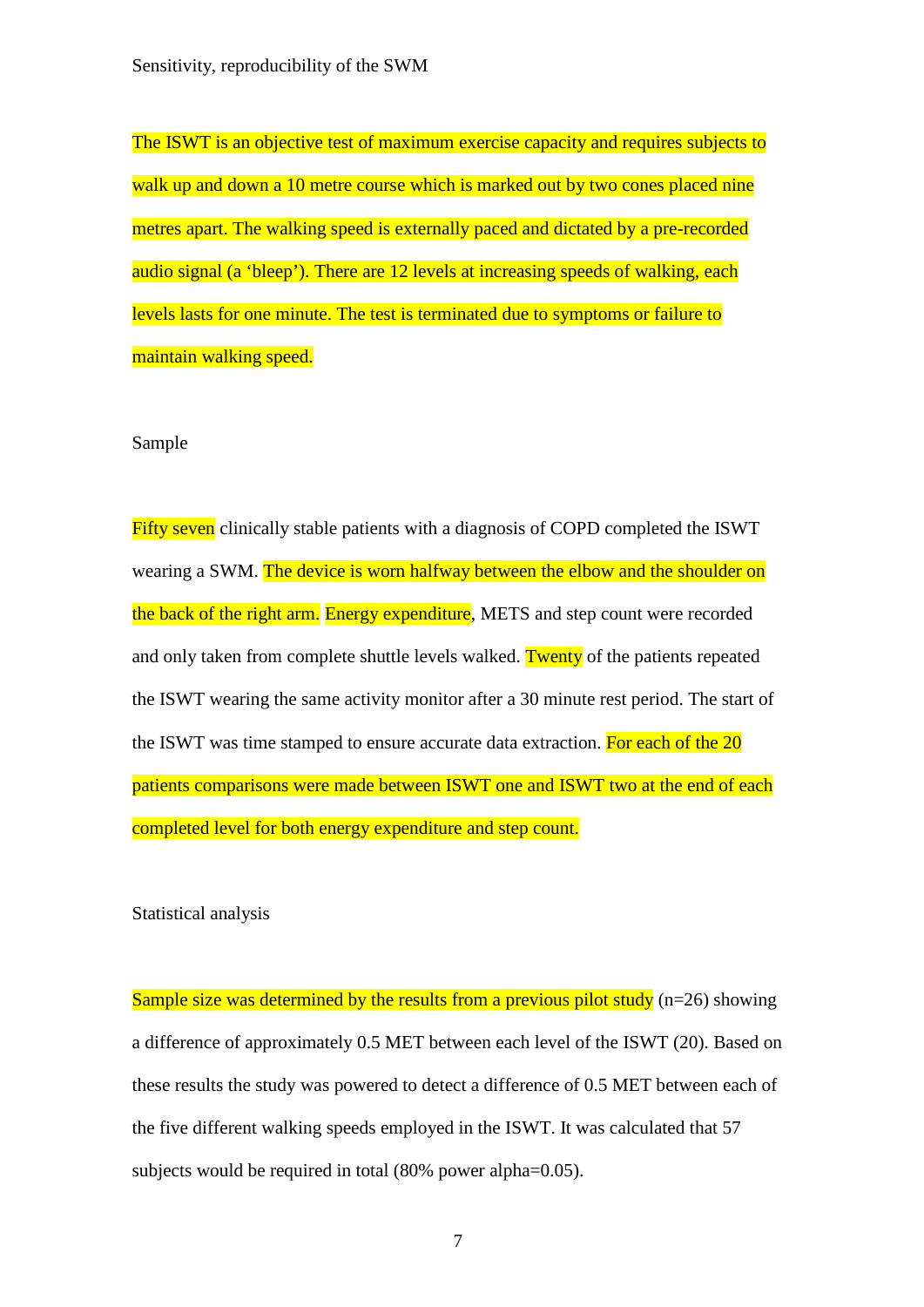Data was analysed using SPSS version 18.0. An ANOVA with Tukey post hoc comparisons assessed the sensitivity of the SWM by detecting differences in METS and step count between walking speeds used during the ISWT.

Reproducibility data for the ISWT was assessed using the intra-class correlation coefficient (ICC) and the results were plotted using a plot of agreement.

#### Ethics

All procedures for the experimental methods were approved by Leicestershire, Northamptonshire and Rutland Research Ethics Committee 1 (approval no. 07/Q2501/6) and Coventry University Ethics Committee (approval no. S12.07).

### **RESULTS**

#### Patient characteristics

The characteristics of the patients are presented in Table 1. Fifty seven patients completed levels one and two (at 1.8km/h and 2.44km/h respectively) of the ISWT, 55 completed at level three (3.03km/h), 47 and 37 completed levels four (3.63km/h) and five (4.25km/h) respectively. The mean ISWT distance achieved was  $343.4m (\pm 1)$  $150.7m$  (range = 80-660m)).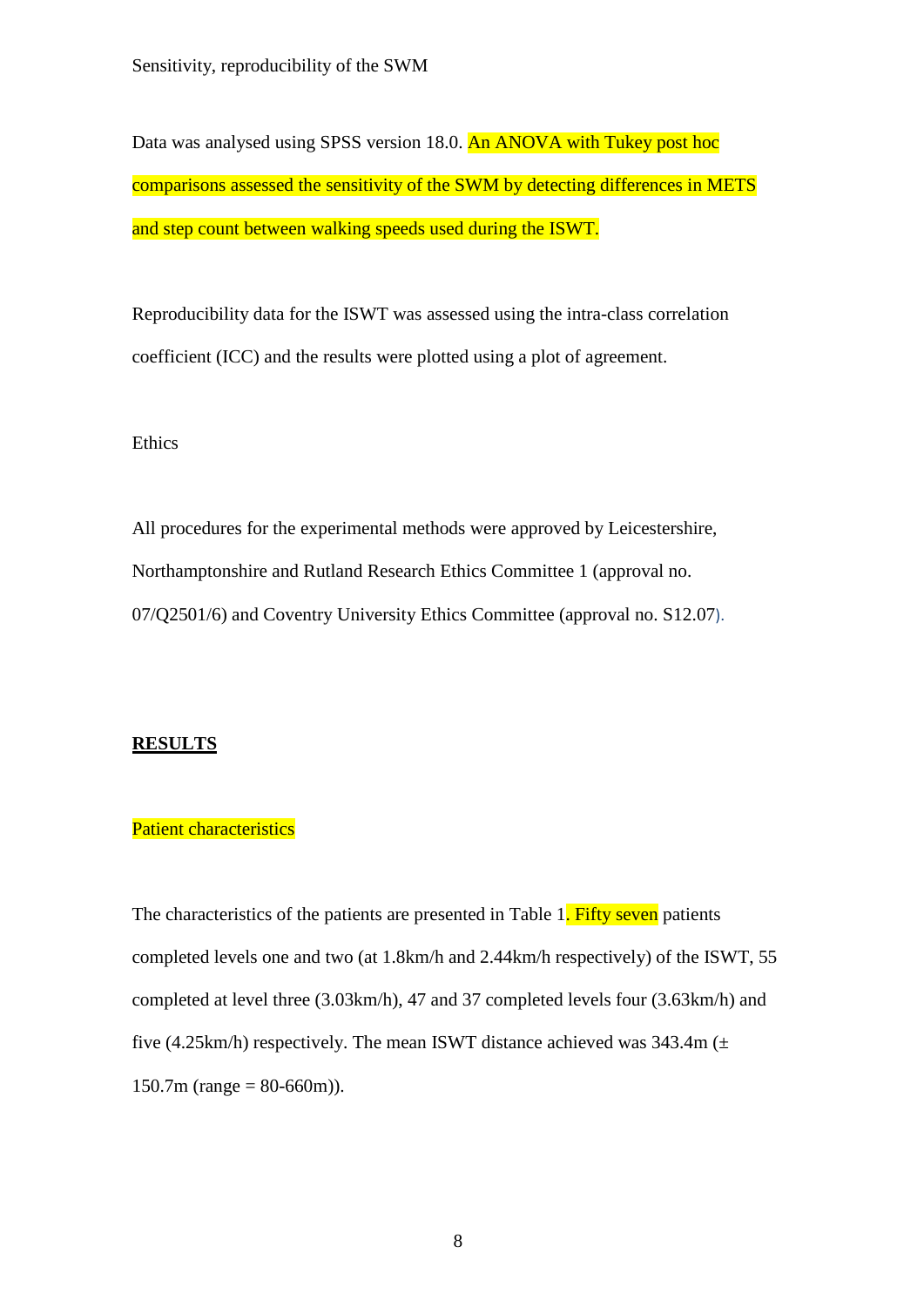Sensitivity to different speeds of walking

Differences were identified between METS and between step count across all five levels of the ISWT (METS: F  $(2,8) = 31.11$ , p<0.001. Step count: F  $(2,8) = 117.37$ ,  $p<0.001$ ). A difference of 0.9 METS was found between the slowest speeds of the ISWT (1.80km/h + 2.44km/h) ( $p<0.001$ ). Small and no significant differences were detected at the faster speeds (Figure 1). Differences in step count were between all speeds ( $p<0.05$ ) (Figure 2). However in seven of the 57 patients the step count was not detected by the device at the slowest speed of walking (1.80km/h). These patients were not significantly different in terms of their BMI,  $FEV<sub>1</sub>%$  predicted, age, distance walked on the ISWT or MRC dyspnoea grade.

Reproducibility

Good within monitor test-retest reproducibility was demonstrated using the ISWT. The ICC was  $r=0.98$  ( $p<0.001$ ) for the total energy expenditure at the end of each completed level (Figure 3) and  $r=0.94$  ( $p<0.001$ ) for the total step count at the end of each completed level.

For information relating to the validity of the device please refer to S1.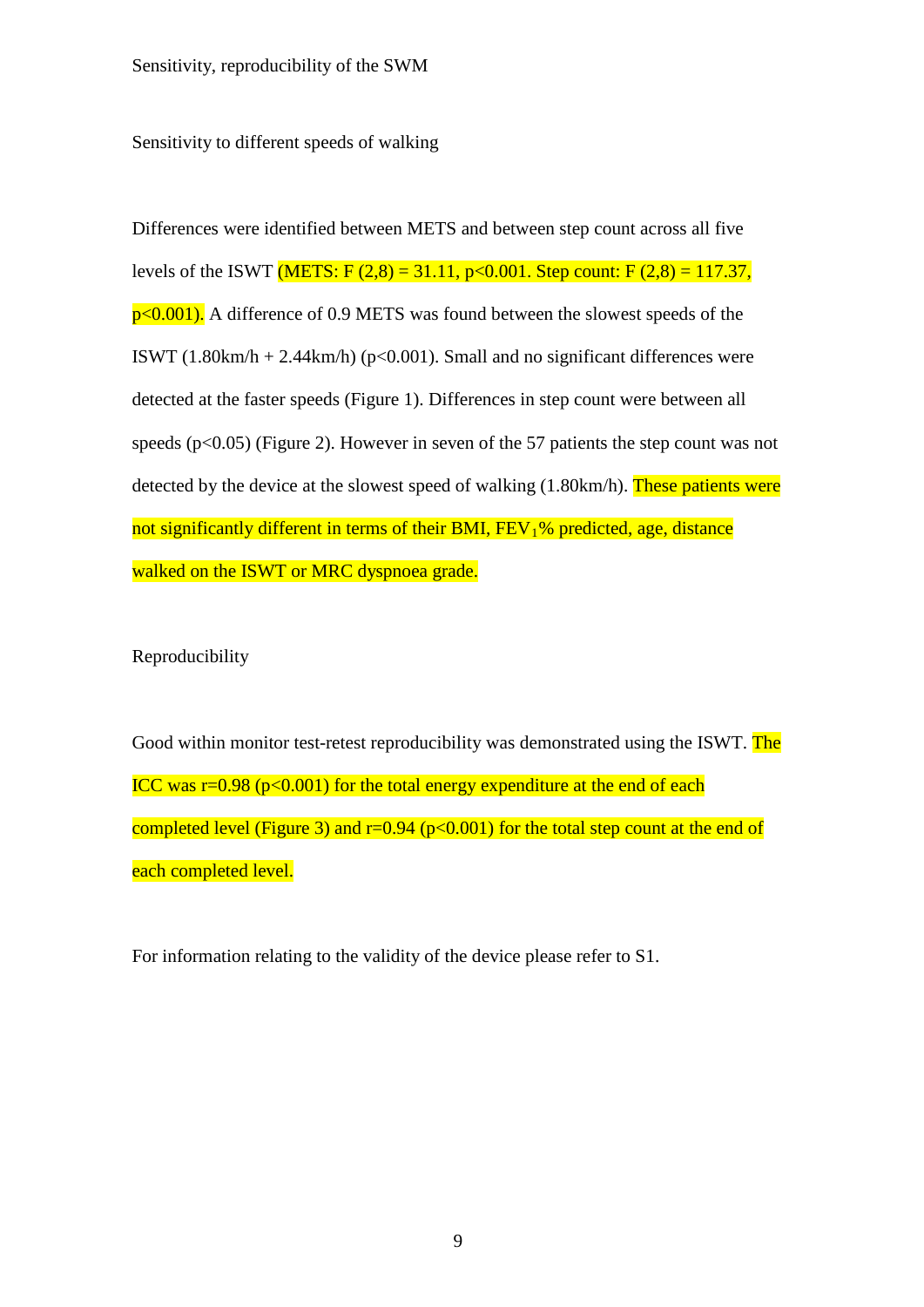#### **DISCUSSION**

In this study we have reported the sensitivity and reproducibility of the SWM in detecting slow speeds of walking. The importance of objective measurement of physical activity in patients with COPD is increasingly recognised. For such measurements to be accurate in patient populations, the device should be able to measure activity at slow speeds of walking. However, authors have expressed concerns about the accuracy on the SWM in detecting the slow speeds of walking adopted by the disabled patient (8;12;17)

The SWM has been shown to detect changes in different types of physical activity, including walking (13). The walking speeds used in the latter study were selected by the individual as either fast or slow. These values correspond roughly to levels 4 and 5 of the ISWT and do not represent a wide range of speeds. More recently Van Remoortel and colleagues tested the monitor at a slower walking speed (3.27km/h) but this still only equates to level 3 of the ISWT (14). Uniquely we report the sensitivity of the monitor at even slower speeds, 1.80km/hr through to 4.25km/hr (levels 1-5 of the ISWT) (Figure 2).

Furlanetto et al reported that the SWM was inaccurate at counting steps but accurate at estimating energy expenditure. This is in contrast to our study which found step count to be more sensitive to change in walking speed (17). During Furlanetto et al's study subjects walked on a treadmill. We believe it is important to test the device during free walking on the ground as gait and energy requirements are different during treadmill walking (23-25) and may not truly reflect domestic physical activity. Furthermore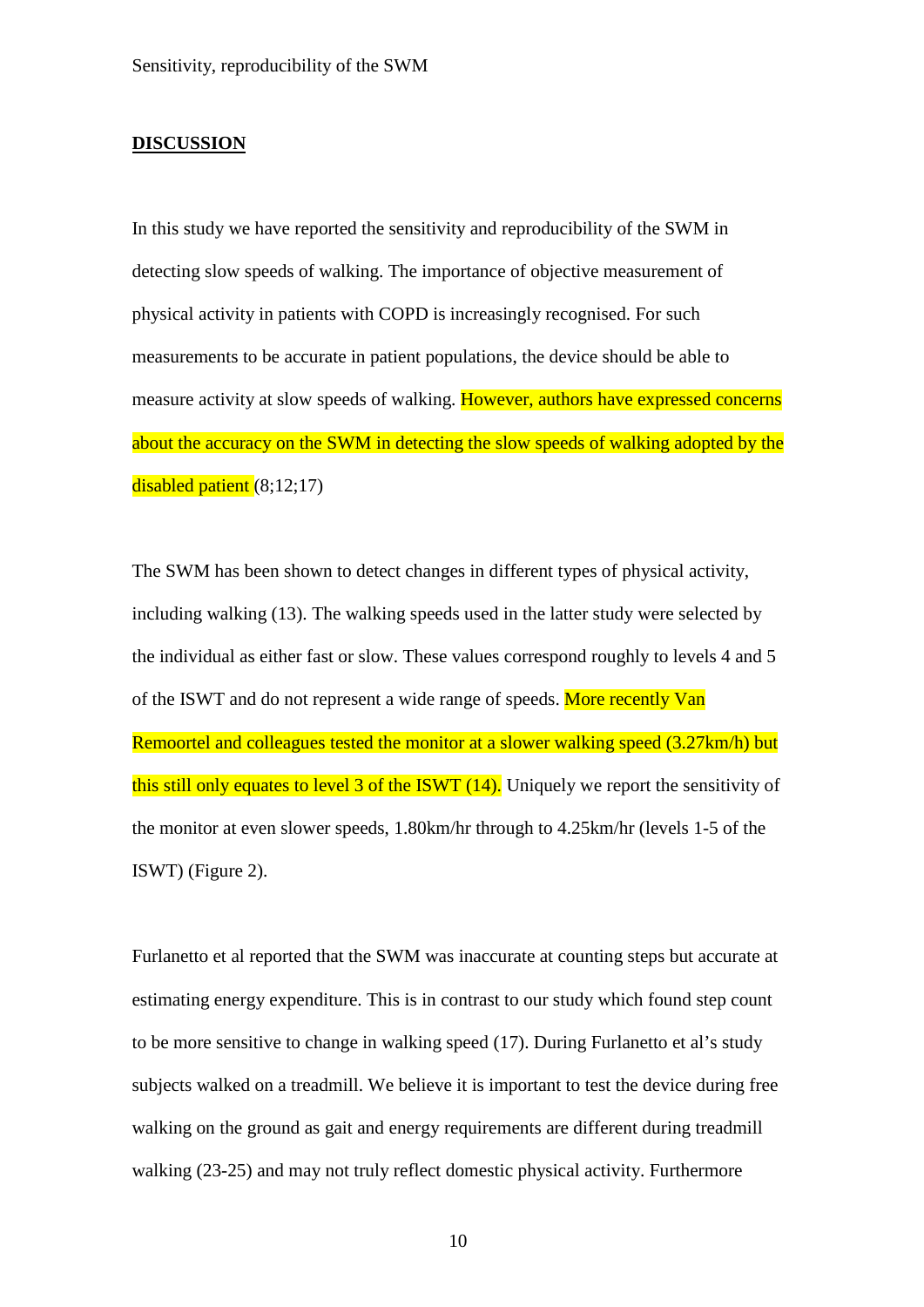standardised walking speeds were not applied, making it difficult to conclude if the SWM can distinguish between speeds and subjects were only monitored for 1 minute, therefore, steady state could not have been reached (17).

Despite the sensitivity of step count, it maybe worth considering that in approximately 12% of patients step count was not detected at the slowest speed (1.80Km/h). This supports previous research which found the SWM to significantly undercount steps when compared with a visual step count (21). Combined, these findings highlight the importance of reporting multiple variables indicative of physical activity levels.

We have established that the SWM is reproducible in reporting energy expenditure and step count at slow speeds of walking, tested during the ISWT. In fact, variability was less at lower levels of activity, increasing as energy expenditure reached an excess of 20Kcal. Patel et al found the SWM to be a reproducible measure of energy expenditure during exercise testing in patients with COPD. However, they have reported cumulative activity rather than the accuracy of the monitor at slow walking speeds, potentially underestimating activity if not all detected (15).

A potential limitation of the study is that the statistical power of the results reduced as walking speed increased. As speed increased fewer patients were able to achieve that speed (e.g. 3.63Km/hr n=47 and 4.25Km/h n=37). However the particular aim of this study was to assess the accuracy of the SWM at slower speeds. We have not compared actual step count with step count detected by the monitor. Therefore we can not be certain that as speed increases patients are taking more steps, it maybe that the monitor is better at capturing the data at faster walking speeds. However, we would expect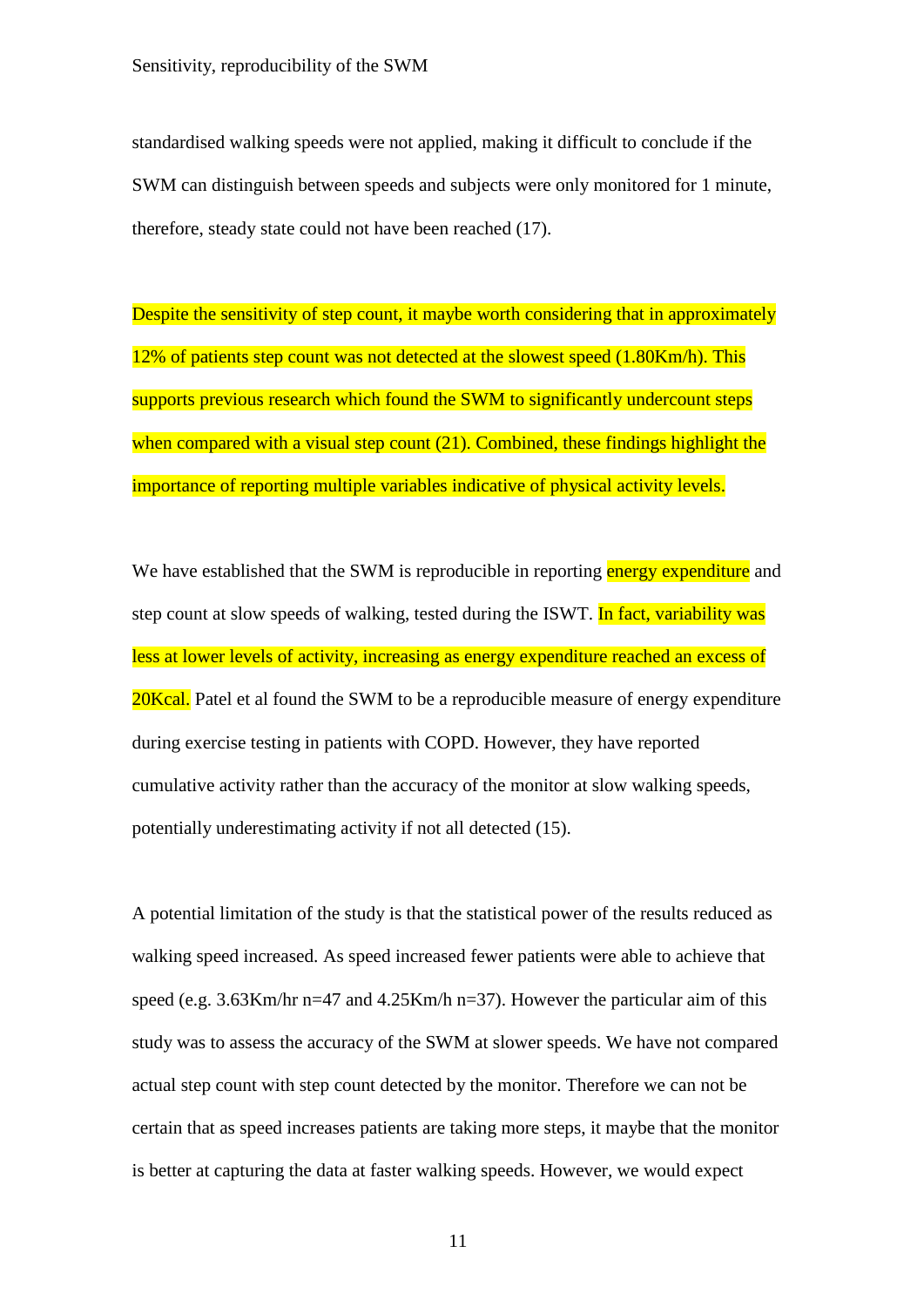patients to take more steps at faster speeds as the distance patients cover is increased by 10 meters each level of the ISWT.

Whilst accelerometers are still primarily a research tool there has been evidence of the clinical use of pedometers (26), and the development of accelerometers within clinical services is currently being evaluated (22). Within the context of rehabilitation, the devices may have a number of applications. Firstly as an outcome measure but also as an aid to exercise prescription and monitoring. A recent review suggests that PR may increase physical activity indicating a change in patients behaviour (23). However, in order to be confident of these results clinicians need to trust the accuracy of the devices used to measure physical activity. It is therefore important to understand the properties of the devices at various slow speeds of walking commonly replicated during a rehabilitation programme and everyday life. It is not uncommon to prescribe a walking programme from performance on the ISWT (24), if we can therefore generate a value for energy expenditure and steps at a particular speed we can be more confident in the accuracy of the device.

Choosing which accelerometer to use is difficult as a number are currently available and each have different strengths and weaknesses depending on the speed of walking and the variable measured (11). The present study supports the use of the SWM after evaluating the device in terms of sensitivity and reproducibility at standardised slow speeds of walking typical of individuals with COPD. The device is an acceptable method for measuring slow standardised speeds of walking and by considering all available variables (step count, METS, energy expenditure) it can confidently be used in detecting and describing physical activity at slow speeds in patients with COPD.

12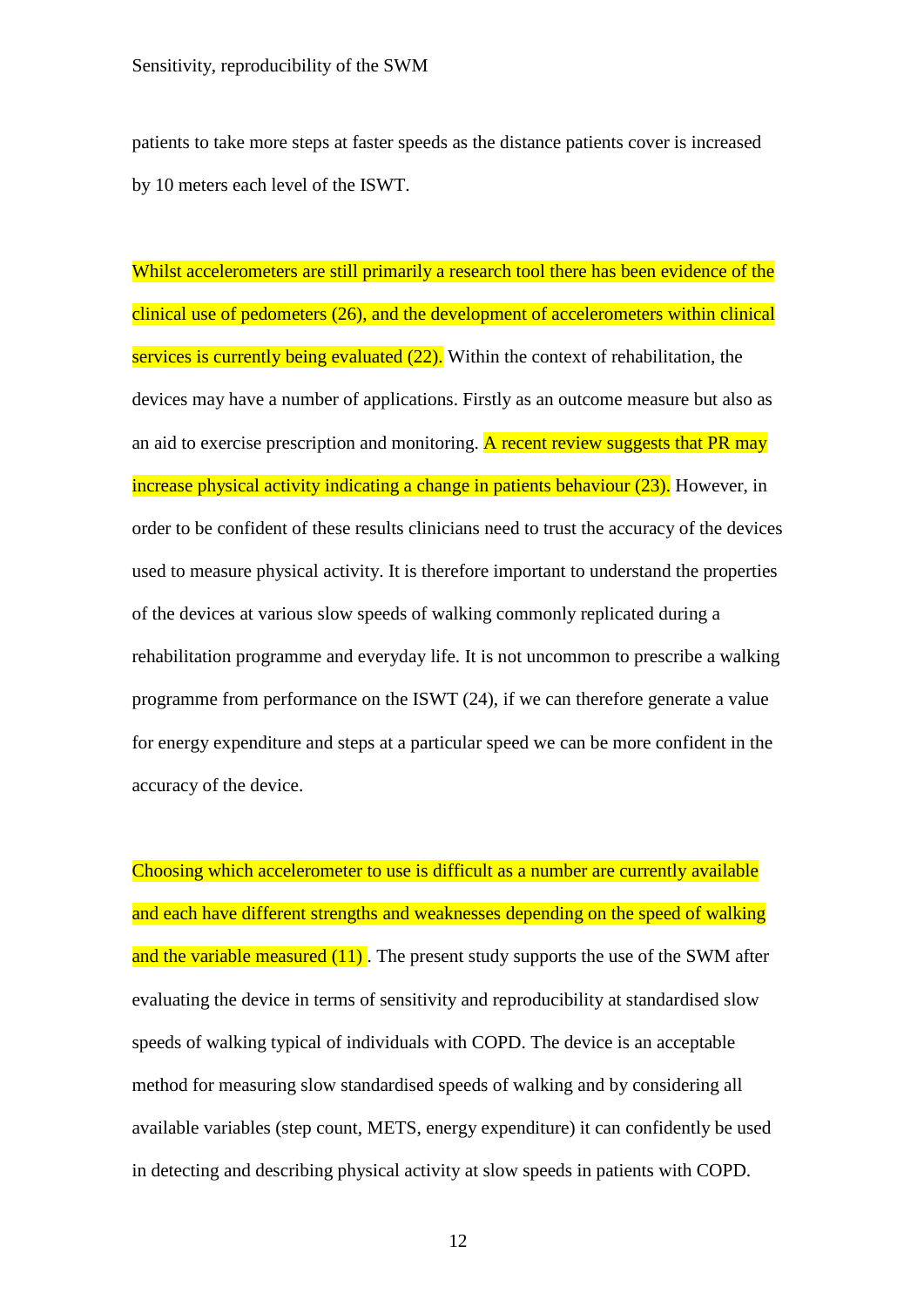# **Funding**

*"The research was funded by the National Institute for Health Research (NIHR) Collaboration for Leadership in Applied Health Research and Care) in Leicestershire, Northamptonshire and Rutland and took place at the University Hospitals of Leicester NHS Trust. The views expressed are those of the author(s) and not necessarily those of the NHS, the NIHR or the Department of Health."*

# **Conflicts of interests**

SH, EH, RS, CS, MS, MM, SS have no actual or potential conflicts of interest.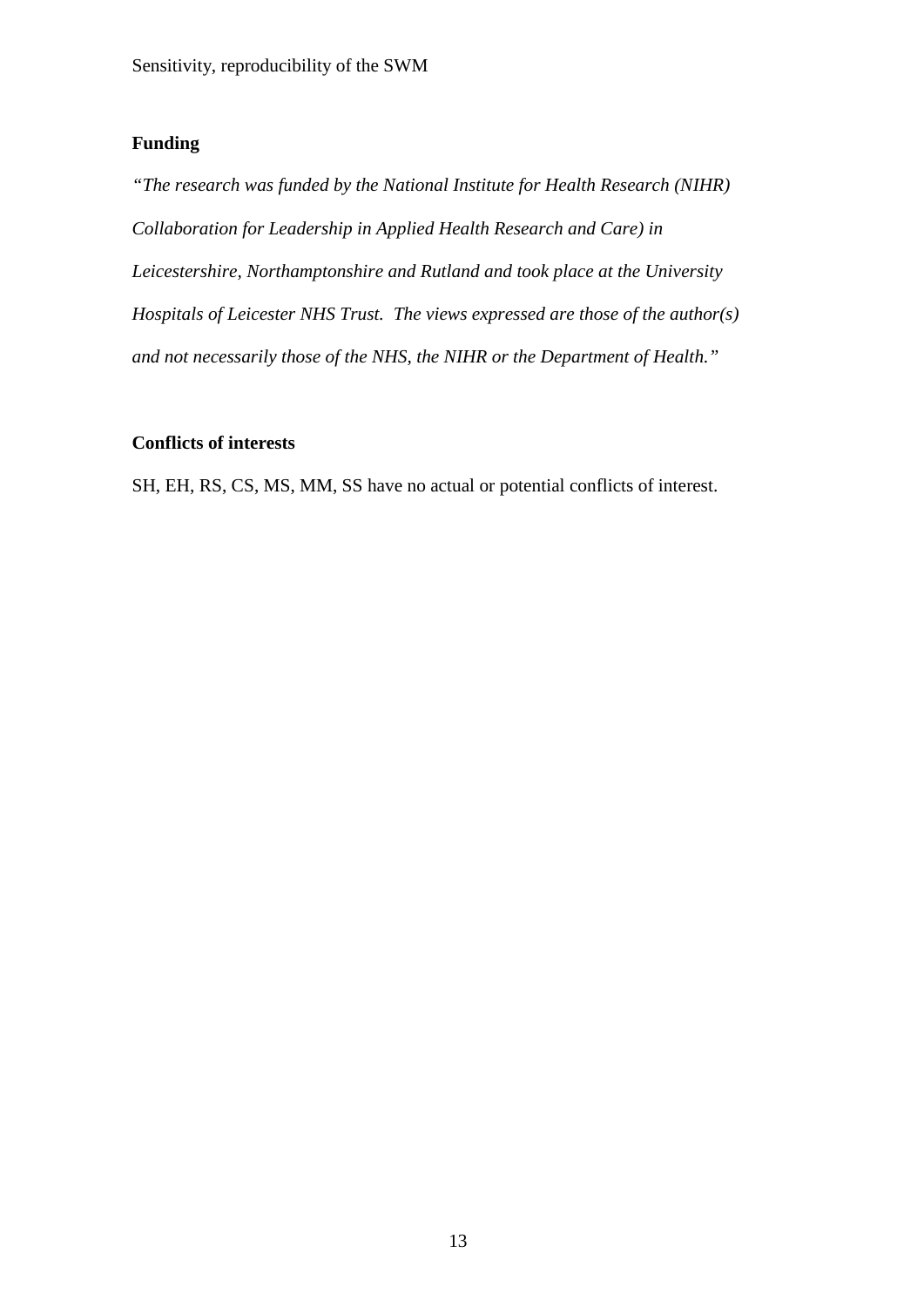# Reference List

- (1) Garcia-Aymerich J, Lange P, Benet M, Schnohr P, Anto JM. Regular physical activity modifies smoking-related lung function decline and reduces risk of chronic obstructive pulmonary disease: a population-based cohort study. Am J Respir Crit Care Med 2007 Mar 1;175(5):458-63.
- (2) Garcia-Aymerich J, Lange P, Benet M, Schnohr P, Anto JM. Regular physical activity reduces hospital admission and mortality in chronic obstructive pulmonary disease: a population based cohort study. Thorax 2006 Sep;61(9):772-8.
- (3) Waschki B, Kirsten A, Holz O, Muller KC, Meyer T, Watz H, et al. Physical activity is the strongest predictor of all-cause mortality in patients with COPD: a prospective cohort study. Chest 2011 Aug;140(2):331-42.
- (4) Rabe KF, Hurd S, Anzueto A, Barnes PJ, Buist SA, Calverley P, et al. Global strategy for the diagnosis, management, and prevention of chronic obstructive pulmonary disease: GOLD executive summary. Am J Respir Crit Care Med 2007 Sep 15;176(6):532-55.
- (5) Pitta F, Troosters T, Probst VS, Spruit MA, Decramer M, Gosselink R. Quantifying physical activity in daily life with questionnaires and motion sensors in COPD. Eur Respir J 2006 May;27(5):1040-55.
- (6) Schonhofer B, Ardes P, Geibel M, Kohler D, Jones PW. Evaluation of a movement detector to measure daily activity in patients with chronic lung disease. Eur Respir J 1997 Dec;10(12):2814-9.
- (7) Tudor-Locke C, Ainsworth BE, Thompson RW, Matthews CE. Comparison of pedometer and accelerometer measures of free-living physical activity. Med Sci Sports Exerc 2002 Dec;34(12):2045-51.
- (8) Morgan M. Life in slow motion: quantifying physical activity in COPD. Thorax 2008 Aug;63(8):663-4.
- (9) Singh S, Morgan MD. Activity monitors can detect brisk walking in patients with chronic obstructive pulmonary disease. J Cardiopulm Rehabil 2001 May;21(3):143-8.
- (10) Sandland CJ, Singh SJ, Curcio A, Jones PM, Morgan MD. A profile of daily activity in chronic obstructive pulmonary disease. J Cardiopulm Rehabil 2005 May;25(3):181-3.
- (11) Feito Y, Bassett DR, Thompson DL. Evaluation of activity monitors in controlled and free-living environments. Med Sci Sports Exerc 2012 Apr;44(4):733-41.
- (12) Van RH, Giavedoni S, Raste Y, Burtin C, Louvaris Z, Gimeno-Santos E, et al. Validity of activity monitors in health and chronic disease: a systematic review. Int J Behav Nutr Phys Act 2012;9:84.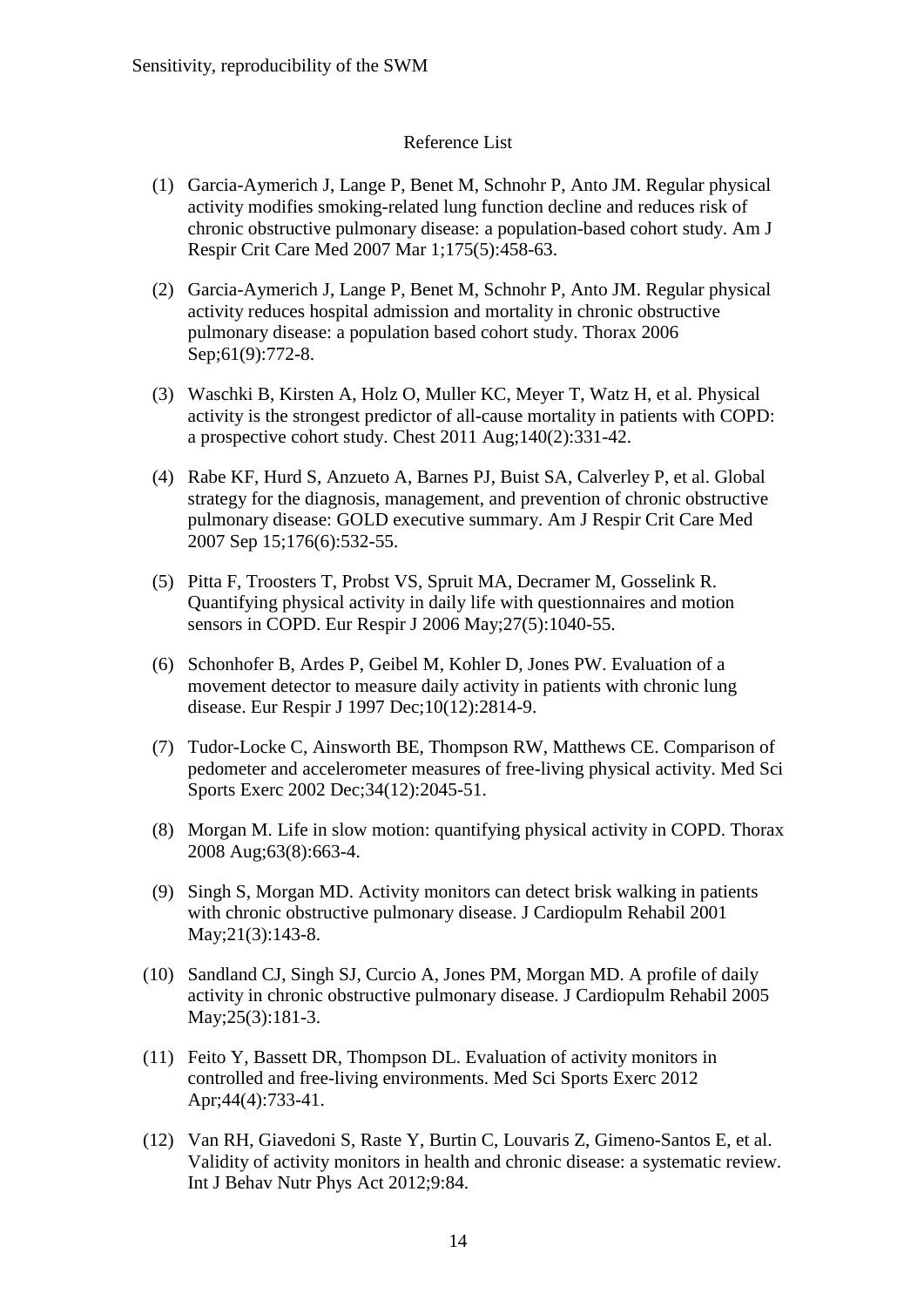- (13) Hill K, Dolmage TE, Woon L, Goldstein R, Brooks D. Measurement properties of the SenseWear armband in adults with chronic obstructive pulmonary disease. Thorax 2010 Jun;65(6):486-91.
- (14) Van RH, Raste Y, Louvaris Z, Giavedoni S, Burtin C, Langer D, et al. Validity of six activity monitors in chronic obstructive pulmonary disease: a comparison with indirect calorimetry. PLoS One 2012;7(6):e39198.
- (15) Patel SA, Benzo RP, Slivka WA, Sciurba FC. Activity monitoring and energy expenditure in COPD patients: a validation study. COPD 2007 Jun;4(2):107-12.
- (16) Evans RA, Hill K, Dolmage TE, Blouin M, O'Hoski S, Brooks D, et al. Properties of self-paced walking in chronic respiratory disease: a patient goaloriented assessment. Chest 2011 Sep;140(3):737-43.
- (17) Furlanetto KC, Bisca GW, Oldemberg N, Sant'anna TJ, Morakami FK, Camillo CA, et al. Step counting and energy expenditure estimation in patients with chronic obstructive pulmonary disease and healthy elderly: accuracy of 2 motion sensors. Arch Phys Med Rehabil 2010 Feb;91(2):261-7.
- (18) Global Initiative for Chronic Obstructive Lung Disease (GOLD). Global strategy for diagnosis, management and prevention of COPD. 2011.

Ref Type: Generic

- (19) Singh SJ, Morgan MD, Scott S, Walters D, Hardman AE. Development of a shuttle walking test of disability in patients with chronic airways obstruction. Thorax 1992 Dec;47(12):1019-24.
- (20) Smith RD, Sewell L, Cain O, Singh SJ, Morgan MDL. Can SenseWearTM activity monitors detect slow speeds of walking in patients with Chronic Obstructive Pulmonary Disease (COPD)? Thorax 62. 2007.

Ref Type: Abstract

- (21) Turner LJ, Houchen L, Williams J, Singh SJ. Reliability of Pedometers to Measure Step Counts in Patients With Chronic Respiratory Disease. Journal of Cardiopulmonary Rehabilitation and Prevention 2012;32(5).
- (22) Gimeno-Santos E, Frei A, Dobbels F, Rudell K, Puhan MA, Garcia-Aymerich J. Validity of instruments to measure physical activity may be questionable due to a lack of conceptual frameworks: a systematic review. Health Qual Life Outcomes 2011;9:86.
- (23) Cindy Ng LW, Mackney J, Jenkins S, Hill K. Does exercise training change physical activity in people with COPD? A systematic review and meta-analysis. Chronic Respiratory Disease 2012 Feb 1;9(1):17-26.
- (24) Liu WT, Wang CH, Lin HC, Lin SM, Lee KY, Lo YL, et al. Efficacy of a cell phone-based exercise programme for COPD. Eur Respir J 2008 Sep;32(3):651- 9.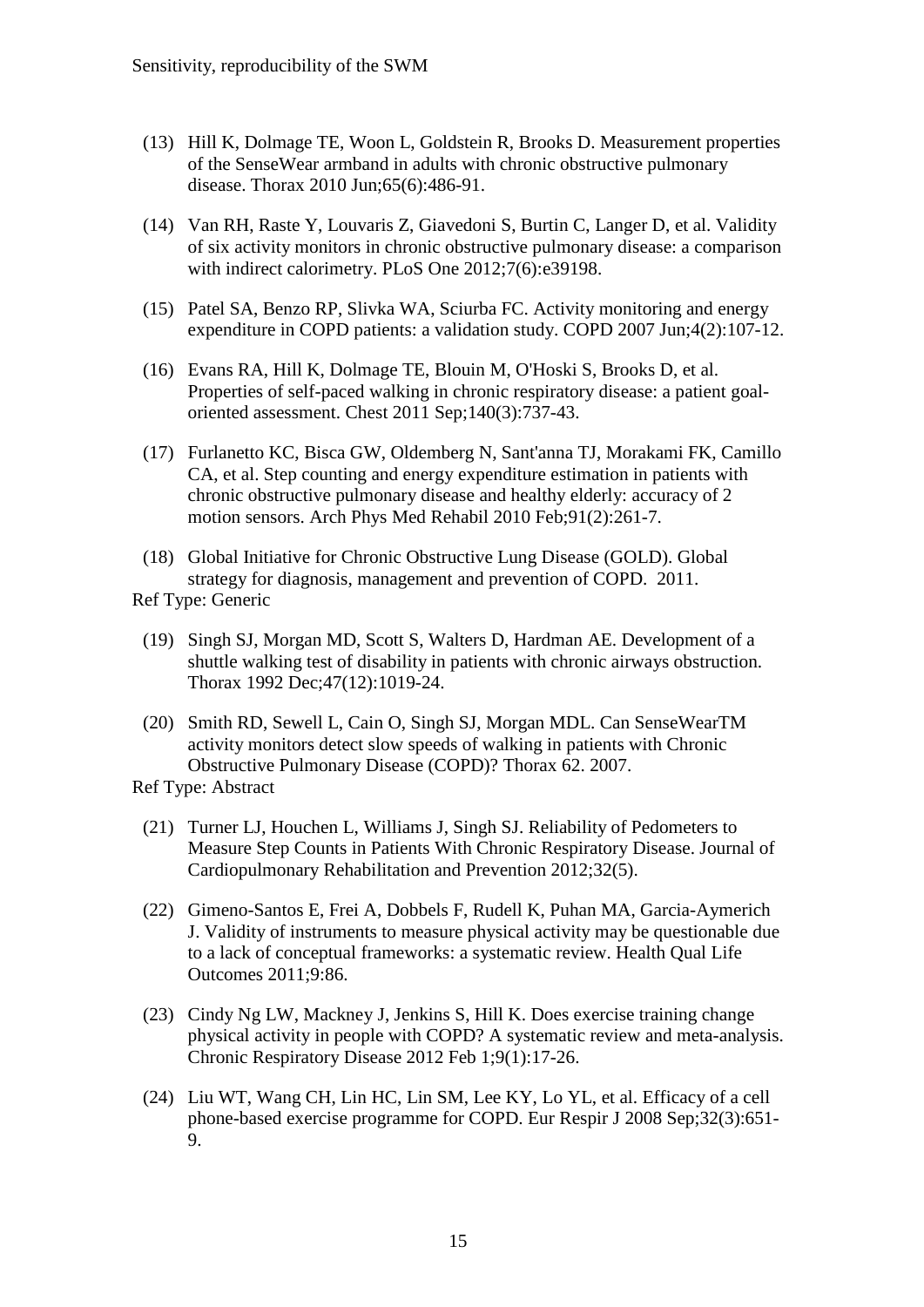# **FIGURE LEGENDS**

Figure 1. Mean METS for each walking speed of the ISWT.

Figure 2. Mean steps for each walking speed of the ISWT.

Figure 3. The differences in total EE at iso work between ISWT 1 and 2. 1 patient completed up to level 1 only, 1 patient completed up to level 2, 4 patients completed up to level 3, 2 patients completed up to level 4, 12 patients completed up to level 5. The solid line demonstrates mean difference (0.87). The dotted lines represent +/- 2 SD from the mean difference (+5.57, -3.83).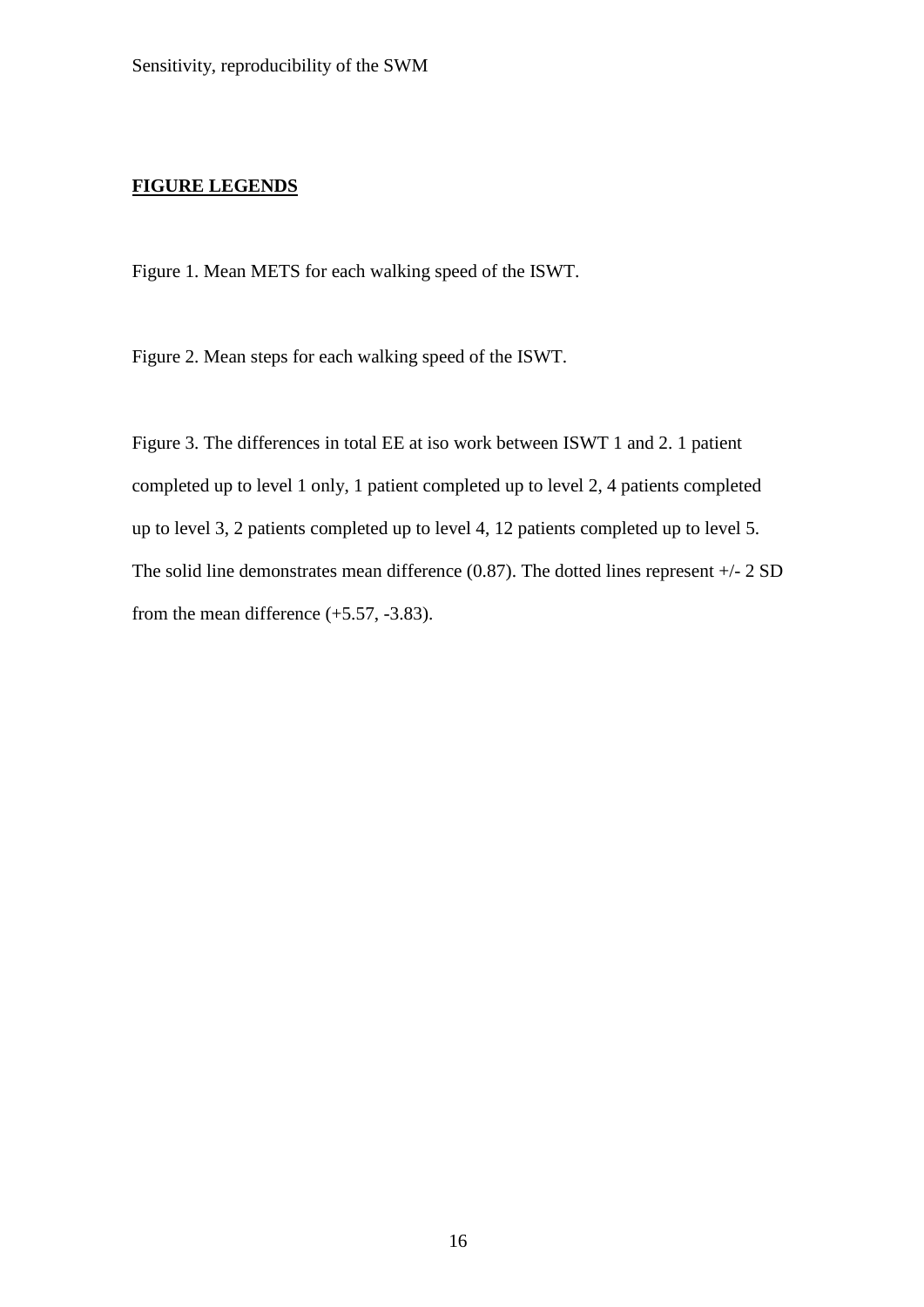|                                                                 | <b>Mean</b> (SD) |
|-----------------------------------------------------------------|------------------|
| n                                                               | 57 (30 male) #   |
| Age (years)                                                     | 70.5(9.3)        |
| FEV <sub>1</sub> (1)                                            | 1.5(0.6)         |
| FEV <sub>1</sub> % Predicted                                    | 60.9(19.3)       |
| BMI $(Kg/m^2)$                                                  | 26.8(5.9)        |
| ISWT(m)                                                         | 343.4 (150.7)    |
| MRC $1(n=2)$<br>$2(n=23)$<br>$3(n=17)$<br>$4(n=13)$<br>$5(n=2)$ | $2.8(1-5)$ ~     |

**Table 1.** Patients' demographics

 $FEV_1 = forced \, \text{expiratory} \, \text{volume in 1 second; } BMI = body \, \text{mass index;}$ MRC = Medical Research Council. # = actual values,  $\sim$  = median (IQR)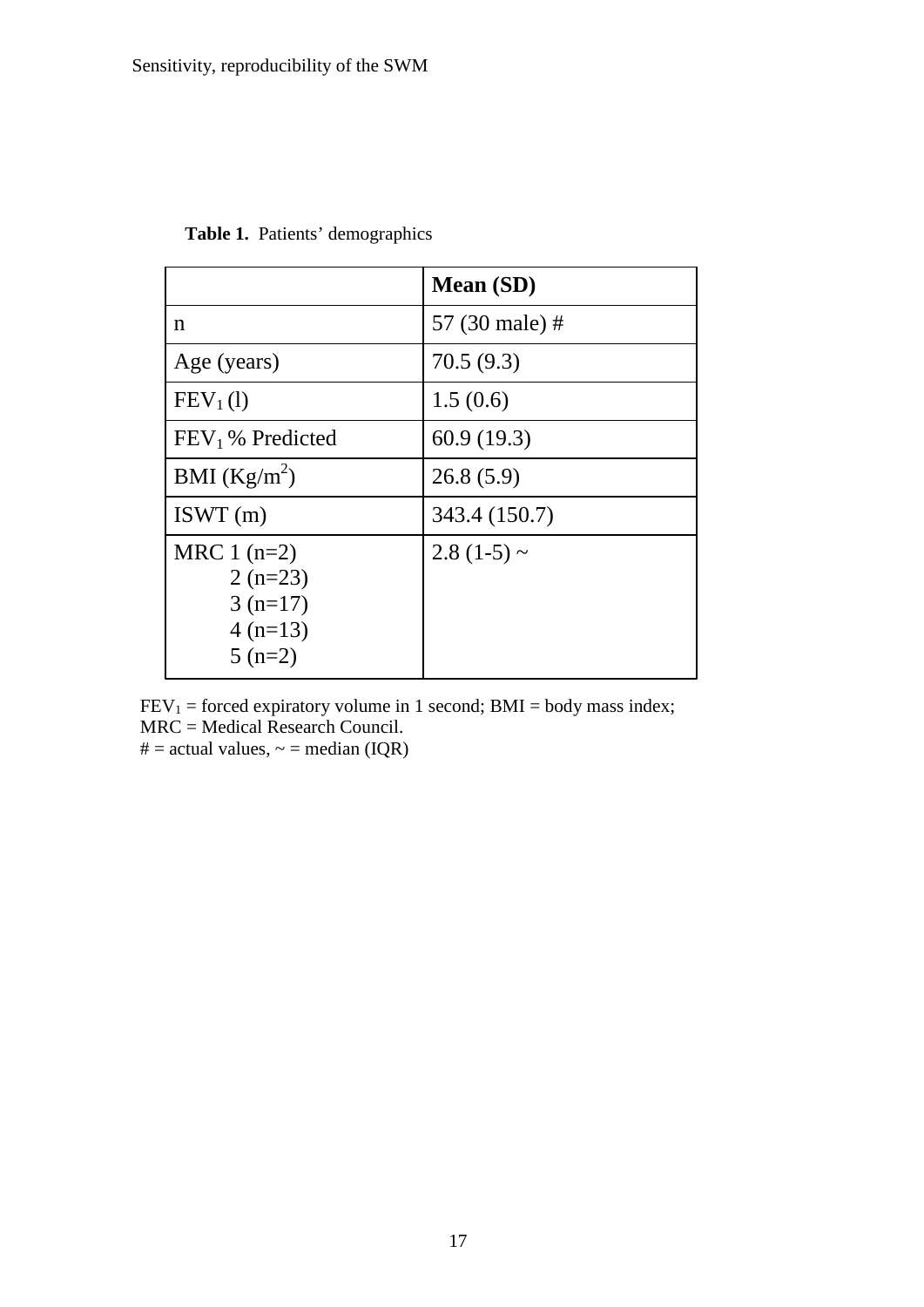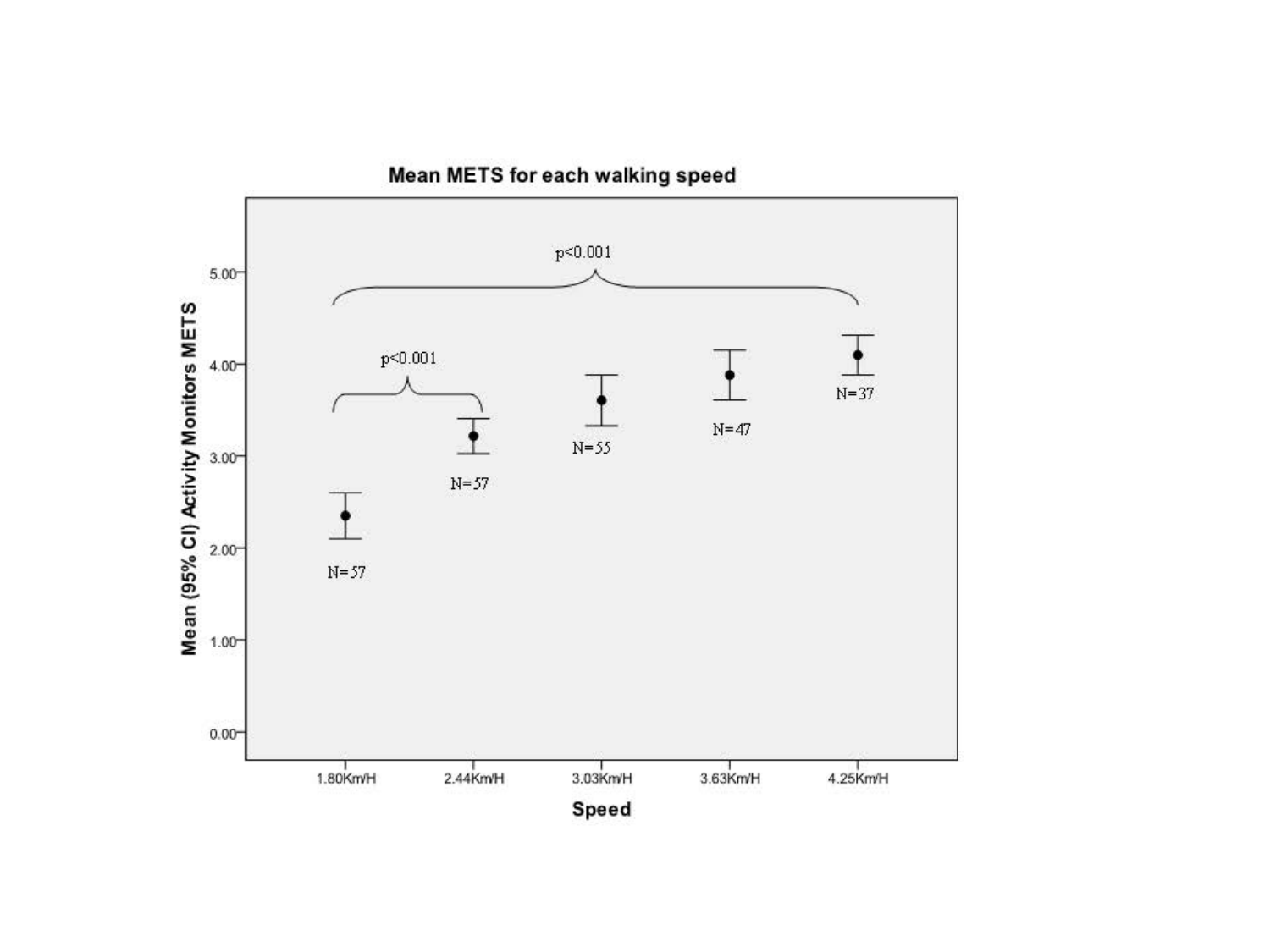